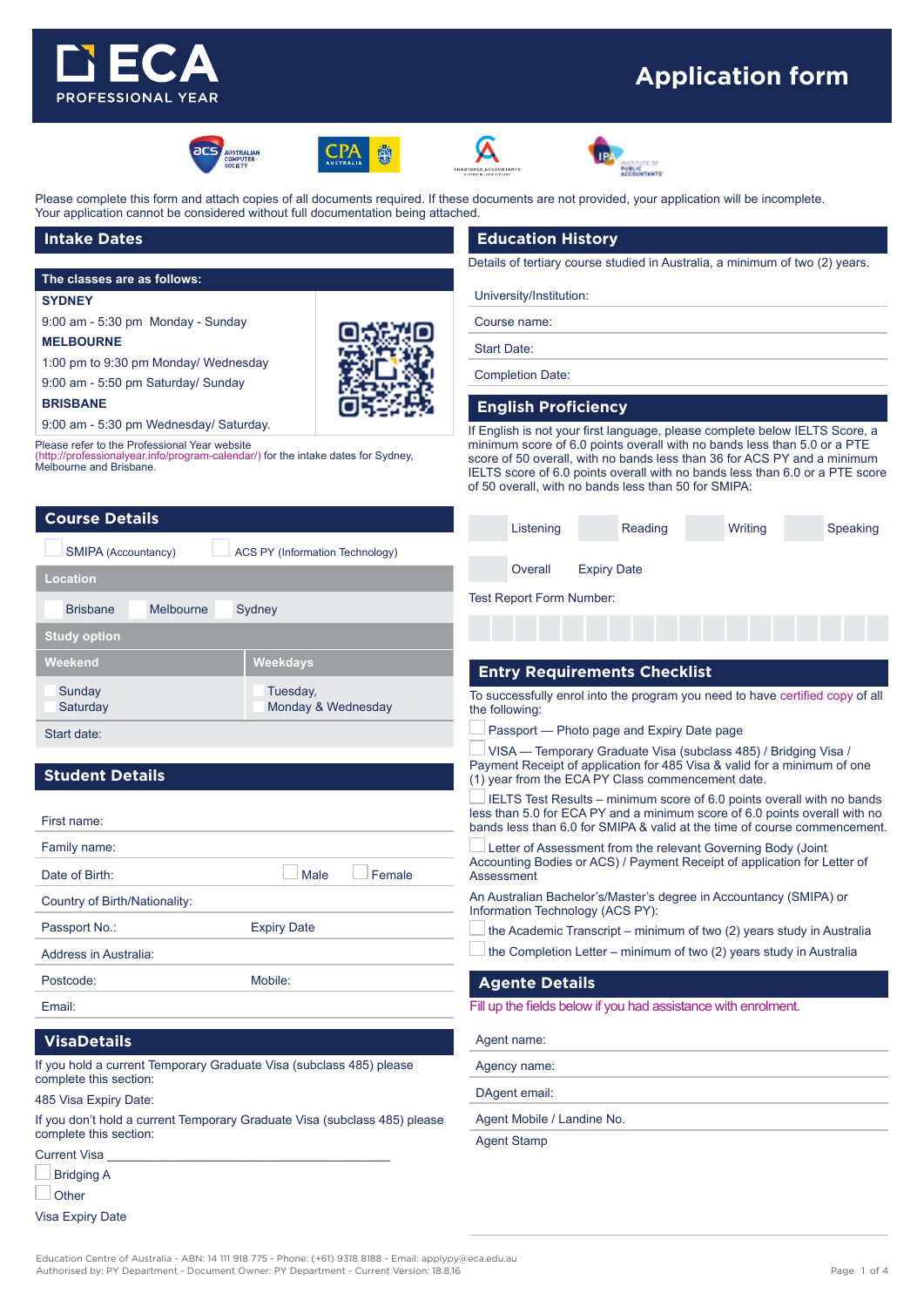

# **Application form**

# **Courses Fees**

Choose the instalment option that suits you better. ECA Scholarships are available for eligible students. For more information, contact your Agent.

|                                | <b>SMIPA</b> | <b>ACS PY</b> |
|--------------------------------|--------------|---------------|
| Tuition fee                    | \$7,000      | \$11,500      |
| Enrolment fee (non-refundable) | \$200        | \$200         |
| Total                          | \$7,200      | 11,700        |
| Instalment option 1            | 2 X \$3,500  | 2 X \$5,750   |
| Instalment option 2            | 4 X \$1,750  | 4 X \$2,875   |
| Instalment option 3            | 6 X \$1,167  | 6 X \$1,917   |

\*Late Fee payment conditions may apply; see ECA PY Enrolment Terms and Conditions

# **Declaration**

#### I,

(Student's Full Name printed in block letters)

- 1. Declare that the information and supporting information provided in this Application Form is accurate and complete.
- 2. Acknowledge that if I have provided incorrect, incomplete or fraudulent information, ECA reserves the right to cancel my enrolment at any time.
- 3. Know and accept that I must abide by all terms and conditions of my Visa as set by the Department of Home Affairs (DOHA).
- 4. Am responsible for and able to meet all my obligations to pay the Professional Year (ECA PY) Course and all associated fees.\*
- 5. Understand and agree to be bound by the Fee Payment, Refund Policies and Conditions of ECA.\*
- 6. Understand that I must provide ECA written notice of any changes to my residential address and contact details, within seven (7) days of the changes.
- 7. Understand that my personal information will be made available to the ACS (ECA PY) | CPA Australia, Charted Accountants Australia and New Zealand, Institute of Public Accountants (SMIPA) | the DOHA and other Australian government bodies as required by law but within privacy laws.
- 8. Understand that, due to provisions in various government privacy regulations, ECA will not provide any information about my application, enrolment and progress to any third party such as parents, friends or relatives without my written consent.
- 9. Understand that ECA may amend the Conditions of Enrolment at its sole discretion and that ECA will notify all students in writing of any changes applicable to their enrolment.
- 10. Understand that I must comply with all ECA PY Course policies relating to class attendance and the Internship.\*
- 11. Understand that all lessons and related materials supplied by ECA are copyrighted and remain the property of ECA. Any unauthorised copying may constitute a breach of the Copyright Act 1968 (as amended).
- 12. Understand that I am required to meet ECA PY Course requirements and to abide by ECA Rules and Regulations relating to student conduct. If I breach any of these rules or behave in a manner deemed unacceptable by ECA, as outlined in the ECA PY Student Handbook, my enrolment may be cancelled.
- 13. Understand that I am required to attend organised activities, such as an Internship, as part of my ECA PY Course. ECA and/or any Host Company will not be liable for any expenses, loss or damage to the student as a result of authorising and/or arranging medical treatment as deemed necessary in the event of an emergency.
- 14. Understand that I am responsible for my own stationery and personal items. ECA is indemnified from all liability and claims for any loss or damage to, such items, however caused.
- 15. Understand that the Governing bodies expect 100% of attendance and that ECA is not responsible for any changes to my work commitments or personal circumstances.
- 16. Understand that ECA has a Complaints & Appeals Policy; please refer to page 27 of the ECA PY Student Handbook.
- 17. Understand that ECA courses only commence when minimum numbers are reached. Should ECA be unable to commence a scheduled course, the students enrolled in the ECA PY Course will be offered the first position for the next intake date.
- 18. Understand that ECA can only guarantee Internships within the Sydney and Melbourne metropolitan areas. If I wish to receive an Internship outside my metropolitan area, I will accept responsibility to arrange my own Internship.
- 19. Understand that a total refund of the Course Fee will be made in the following circumstances:
- 20. ECA is unable to offer the proposed course and where a suitable alternative cannot be provided.
- 21. ECA refuses the application for enrolment after the Course Fee has been paid and prior to commencement of any ECA PY classes.
- 22. Written notice of cancellation is received four (4) weeks prior to commencement of the course.
- 23. Understand that students are not permitted to transfer classes in the ECA PY Course. This will be considered in exceptional circumstances and understand that there may be a fee attached in doing so.
- 24. Have read, understood and accepted the above conditions.
- 25. I understand that my enrolment is not confirmed until I have paid my enrolment fee and I have paid my first instalment.
- 26. All instalment payments must be paid via Direct Debit.

Student's Signature Date / /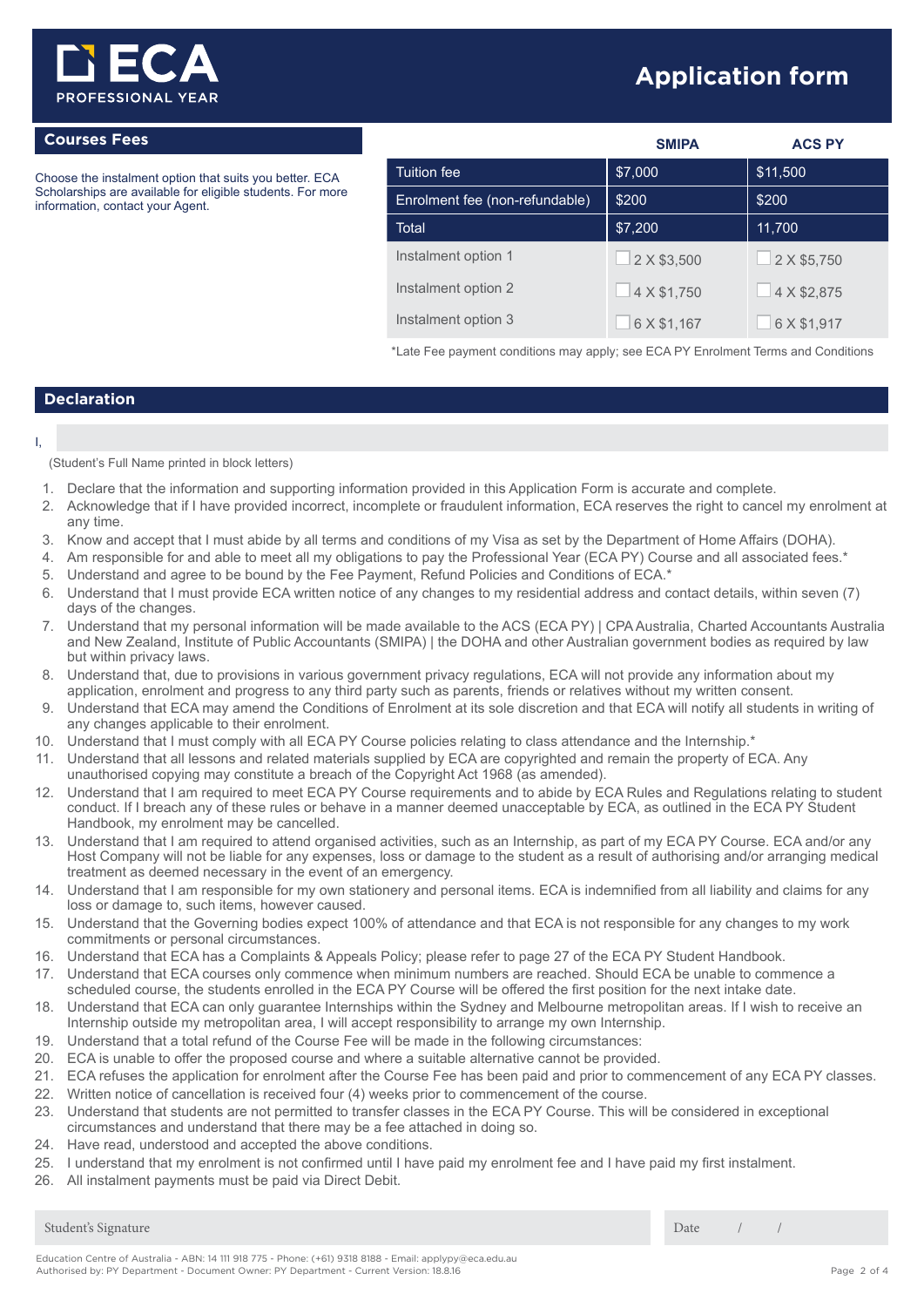

\*Refer to Professional Year Enrolment Terms and Conditions, pages 3-4.

The Declaration beneath these terms and conditions must be signed for receipt of application. All students are responsible for knowing the requirements that apply for participation in the ECA PY Course. Failure to understand a requirement does not excuse a student for any failure to meet a requirement which will result in exclusion and/or non-completion of the ECA PY Course and forfeiture of all fees, paid and payable.

# **Professional Year Enrolment Terms and Conditions**

# **ECA PY Course Duration**

SMIPA/ACS PY is a 44 week program. Students must allow a minimum of 52 weeks from the ECA PY class commencement date, not the date of application. This is for the receipt of appropriate paperwork required for further Visa lodgment.

#### **Class Timings & Attendance Requirements**

ECA PY Class start times may vary, please refer the ECA PY website for details: http://professionalyear.info/

Late arrival i.e. more than 30 minutes late, will result in a student being marked absent. The Governing bodies expect students to attend 100% of classes, failure to do so will result in a student failing to meet the minimum ECA PY Course requirements. 100% attendance is required for Internship. This is not negotiable.

#### **Leave Policy**

There is no allowance for leave. You must complete all components of the ECA PY Course. There is no leave allowed for any professional test or exam; this includes IELTS. The Governing bodies expect students to attend 100% of classes, failure to do so could result in a student failing to meet the minimum ECA PY Course requirements.

Any sick leave must be supported by a Doctor's Medical Certificate that explains your absence. All evidence is independently validated. Special, Urgent or Family leave must be requested in writing and leave may be permitted depending upon the circumstances and timing. Any type of leave may result in your course being extended and therefore these rules must be considered in the light of changing circumstances and determinations by DOHA.

#### **Plagiarism**

All work undertaken must be students' own work. Any plagiarism will result in the immediate expulsion from the ECA PY Course. No warnings will be issued. Plagiarism is defined as "use or close imitation of the language and thoughts of another author and the representation of them as one's own original work".

#### **Visa Validations**

Students must have a Temporary Graduate Visa (subclass 485) or a Bridging Visa, having applied for your 485 visa with a minimum of one (1) year validity from the date of ECA PY class commencement, not the date of application.

#### **Internship**

Internship will not be confirmed or approved for a student, until their fees have been fully paid. Internships are 245 hours completed over a minimum of 12 weeks. Internships are approved and administered by ECA. Internships are unpaid. Internships are offered on a best effort basis. On some occasions the work may not match your desired area of specialisation. Internships are for work experience and not as a basis for future employment. You must complete the Internship offered. In the event that you choose not to do the Internship offered, you will be responsible for finding your own Internship. If undertaking an Internship arranged by yourself, it must be approved in writing by the Internship Department before commencement. Once started, you must complete that Internship. You cannot withdraw or change to another Internship. Failure to complete the approved/agreed Internship will result in failure of the ECA PY Course. All students are encouraged to seek Internships with companies with which they have direct relationship such as their current employer. Students must not contact external Internship service companies directly. This can lead to additional unnecessary fees being paid by you. Students may not solicit payment of future job roles. This is unprofessional and will result in expulsion from the ECA PY Course. Understand that ECA can only guarantee Internships within the Sydney and Melbourne metropolitan areas. If you wish to receive an Internship outside your metropolitan area, you will accept responsibility to arrange your own Internship.

#### **Contact with Students**

You must be contactable at all times during the ECA PY Course. You must provide a valid email address and mobile phone number that you will actively monitor and make available at all times.

If we are unable to contact you or we don't receive a response from you within fourteen (14) days of leaving a message for you to contact us, we will assume you have withdrawn from the ECA PY Course and will advise the Governing bodies and DOHA accordingly. All fees will remain due and payable.

#### **Correspondence**

All correspondence must include your Student Number, Full Name, Email Address, Mobile Phone Number and the name of your ECA PY Trainer, e.g. Student No. 123456789, Name: John SMITH, Email: johnsmith@email.com, Mobile No. 0400 000 000, Trainer: George **Teacher**